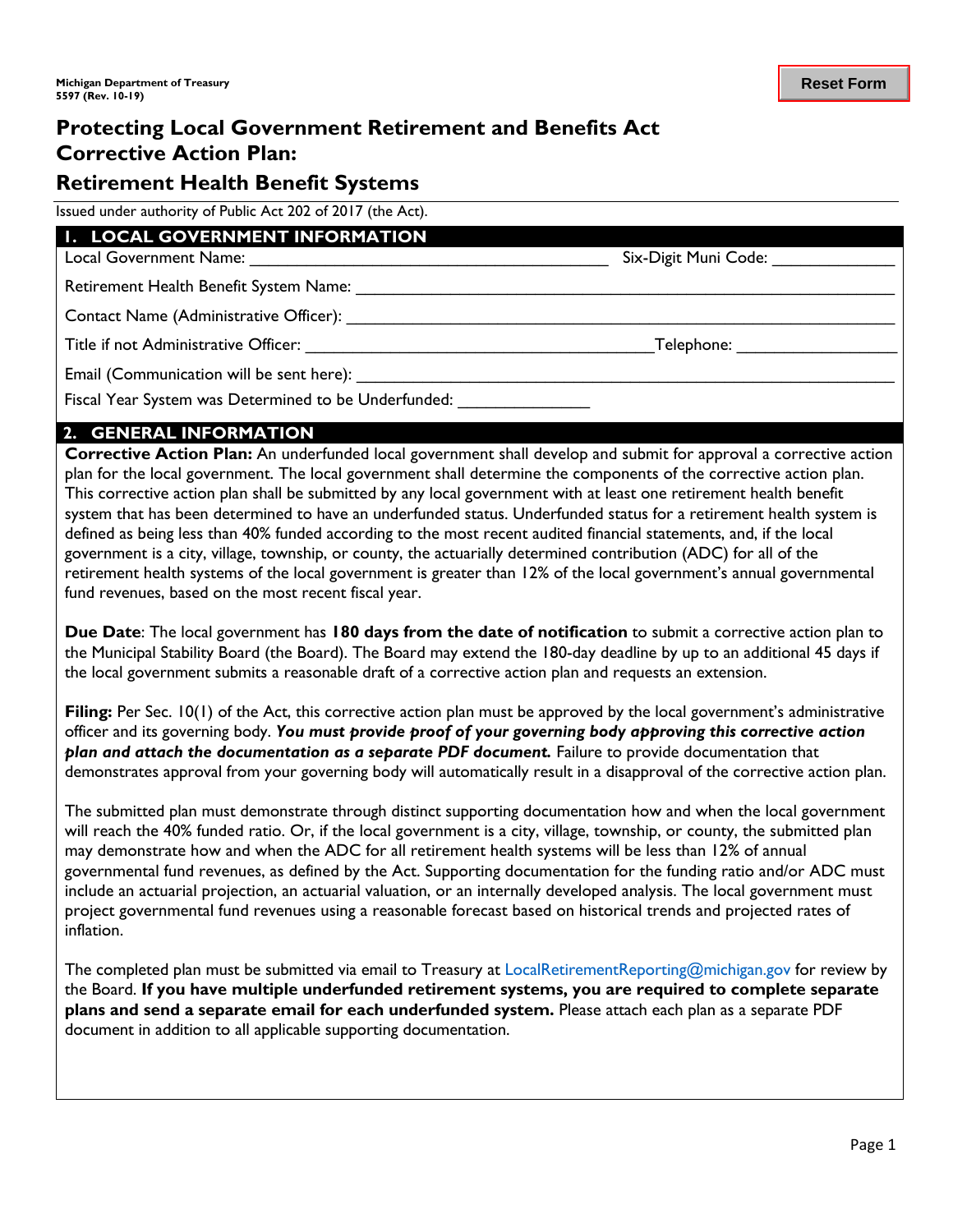The subject line of the email(s) should be in the following format: **Corrective Action Plan-20XX, Local Government Name, Retirement System Name** (e.g. Corrective Action Plan-2019, City of Lansing, Employees' Retirement System OPEB Plan). Treasury will send an automatic reply acknowledging receipt of the email. Your individual email settings must allow for receipt of Treasury's automatic reply. This will be the only notification confirming receipt of the application(s).

**Municipal Stability Board:** The Board shall review and vote on the approval of a corrective action plan submitted by a local government. If a corrective action plan is approved, the Board will monitor the corrective action plan and report on the local government's compliance with the Act not less than every two years.

**Review Process:** Following receipt of the email by Treasury, the Board will receive the corrective action plan submission at the Board's next scheduled meeting. The Board shall then approve or reject the corrective action plan within 45 days from the date of the meeting.

**Considerations for Approval**: A successful corrective action plan will demonstrate the actions for correcting underfunded status as set forth in Sec. 10(7) of the Act (listed below), as well as any additional solutions to address the underfunded status. Please also include steps already taken to address your underfunded status, as well as the date prospective actions will be taken. A local government may also include in its corrective action plan a review of the local government's budget and finances to determine any alternative methods available to address its underfunded status. A corrective action plan under this section may include the development and implementation of corrective options for the local government to address its underfunded status. The corrective options as described in Sec. 10(7) may include, but are not limited to, any of the following:

- (i) Requiring cost sharing of premiums and sufficient copays;
- (ii)Capping employer costs.

**Implementation:** The local government has up to 180 days after the approval of a corrective action plan to begin to implement the corrective action plan to address its underfunded status. The Board shall monitor each underfunded local government's compliance with this act and any corrective action plan. The Board shall adopt a schedule, not less than every 2 years, to certify that the underfunded local government is in substantial compliance with the Act. If the Board determines that an underfunded local government is not in substantial compliance under this subsection, the Board shall within 15 days provide notification and report to the local government detailing the reasons for the determination of noncompliance with the corrective action plan. The local government has 60 days from the date of the notification to address the determination of noncompliance.

### **3. DESCRIPTION OF PRIOR ACTIONS**

Prior actions are separated into three categories below: System Design Changes, Additional Funding, and Other Considerations. Please provide a brief description of the prior actions implemented by the local government to address the retirement system's underfunded status within the appropriate category section. Within each category are sample statements that you may choose to use to indicate the changes to your system that will positively affect your funded status. For retirement systems that have multiple divisions, departments, or plans within the same retirement system, please indicate how these changes impact the retirement system as a whole.

> $\triangleright$  If applicable, prior actions listed within your waiver application(s) may also be included in your corrective action plan.

Please indicate where in the attached supporting documentation these changes are described and the impact of those changes (i.e. what has the local government done to improve its underfunded status, and which attachment(s) supports your actions).

> $\triangleright$  Please provide the name of the system impacted, the date you made the change, the relevant page number(s) within the supporting documentation, and the resulting change to the system's funded ratio.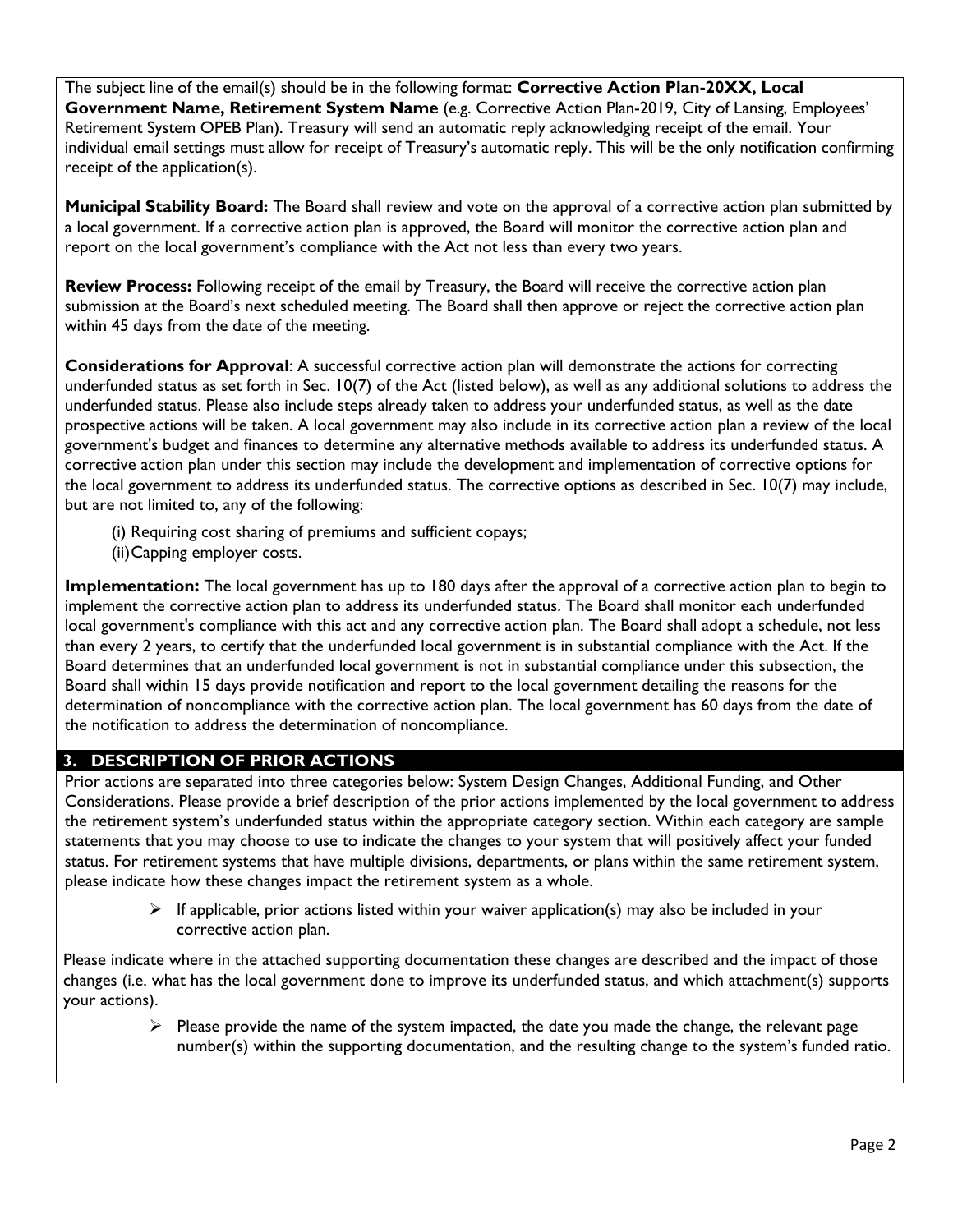## **Category of Prior Actions:**

| $\Box$                                                                                                                                                                                                                                                                                                                                                                                                                                                                                                                                                                                                                                                                                                   | System Design Changes - System design changes may include the following: changes to coverage levels<br>(including retiree co-payments, deductibles, and Medicare eligibility), changes to premium cost-sharing, eligibility<br>changes, switch to defined contribution retiree health care plan, changes to retiree health care coverage for new<br>hires, etc.                                                                                                                                                                                                                                                     |  |  |  |  |
|----------------------------------------------------------------------------------------------------------------------------------------------------------------------------------------------------------------------------------------------------------------------------------------------------------------------------------------------------------------------------------------------------------------------------------------------------------------------------------------------------------------------------------------------------------------------------------------------------------------------------------------------------------------------------------------------------------|---------------------------------------------------------------------------------------------------------------------------------------------------------------------------------------------------------------------------------------------------------------------------------------------------------------------------------------------------------------------------------------------------------------------------------------------------------------------------------------------------------------------------------------------------------------------------------------------------------------------|--|--|--|--|
|                                                                                                                                                                                                                                                                                                                                                                                                                                                                                                                                                                                                                                                                                                          | Sample Statement: Benefit levels of the retired membership mirrors the current collective bargaining agreement for each<br>class of employee. On January 1, 2019, the local government entered into new collective bargaining agreements with the<br>Command Officers Association and Internal Association of Firefighters that increased employee co-payments and<br>deductibles for health care. These coverage changes resulted in an improvement to the retirement system's funded ratio. Please<br>see page 12 of the attached actuarial analysis that indicates the system is 40% funded as of June 30, 2019. |  |  |  |  |
|                                                                                                                                                                                                                                                                                                                                                                                                                                                                                                                                                                                                                                                                                                          |                                                                                                                                                                                                                                                                                                                                                                                                                                                                                                                                                                                                                     |  |  |  |  |
| $\Box$                                                                                                                                                                                                                                                                                                                                                                                                                                                                                                                                                                                                                                                                                                   | Additional Funding - Additional funding may include the following: paying the ADC in addition to retiree<br>premiums, voluntary contributions above the ADC, bonding, millage increases, restricted funds, etc.                                                                                                                                                                                                                                                                                                                                                                                                     |  |  |  |  |
| Sample Statement: The local government created a qualified trust to receive, invest, and accumulate assets for retirement<br>health care on June 23, 2016. The local government adopted a policy to change its funding methodology from Pay-Go to full<br>funding of the ADC. Furthermore, the local government committed to contributing \$500,000 annually, in addition to the ADC<br>for the next five fiscal years. The additional contributions will increase the retirement system's funded ratio to 40% by 2022.<br>Please see page 10 of the attached resolution from our governing body demonstrating the commitment to contribute the ADC<br>and additional \$500,000 for the next five years. |                                                                                                                                                                                                                                                                                                                                                                                                                                                                                                                                                                                                                     |  |  |  |  |
|                                                                                                                                                                                                                                                                                                                                                                                                                                                                                                                                                                                                                                                                                                          |                                                                                                                                                                                                                                                                                                                                                                                                                                                                                                                                                                                                                     |  |  |  |  |
|                                                                                                                                                                                                                                                                                                                                                                                                                                                                                                                                                                                                                                                                                                          | <b>Other Considerations</b> – Other considerations may include the following: outdated Form 5572 information,<br>actuarial assumption changes, amortization policy changes, etc.                                                                                                                                                                                                                                                                                                                                                                                                                                    |  |  |  |  |
|                                                                                                                                                                                                                                                                                                                                                                                                                                                                                                                                                                                                                                                                                                          | <b>Sample Statement:</b> The information provided on the Form 5572 from the audit used actuarial data from 2017. Attached is<br>an updated actuarial valuation from 2019 that shows our funded ratio has improved to 42% as indicated on page 13.                                                                                                                                                                                                                                                                                                                                                                   |  |  |  |  |
|                                                                                                                                                                                                                                                                                                                                                                                                                                                                                                                                                                                                                                                                                                          |                                                                                                                                                                                                                                                                                                                                                                                                                                                                                                                                                                                                                     |  |  |  |  |
|                                                                                                                                                                                                                                                                                                                                                                                                                                                                                                                                                                                                                                                                                                          |                                                                                                                                                                                                                                                                                                                                                                                                                                                                                                                                                                                                                     |  |  |  |  |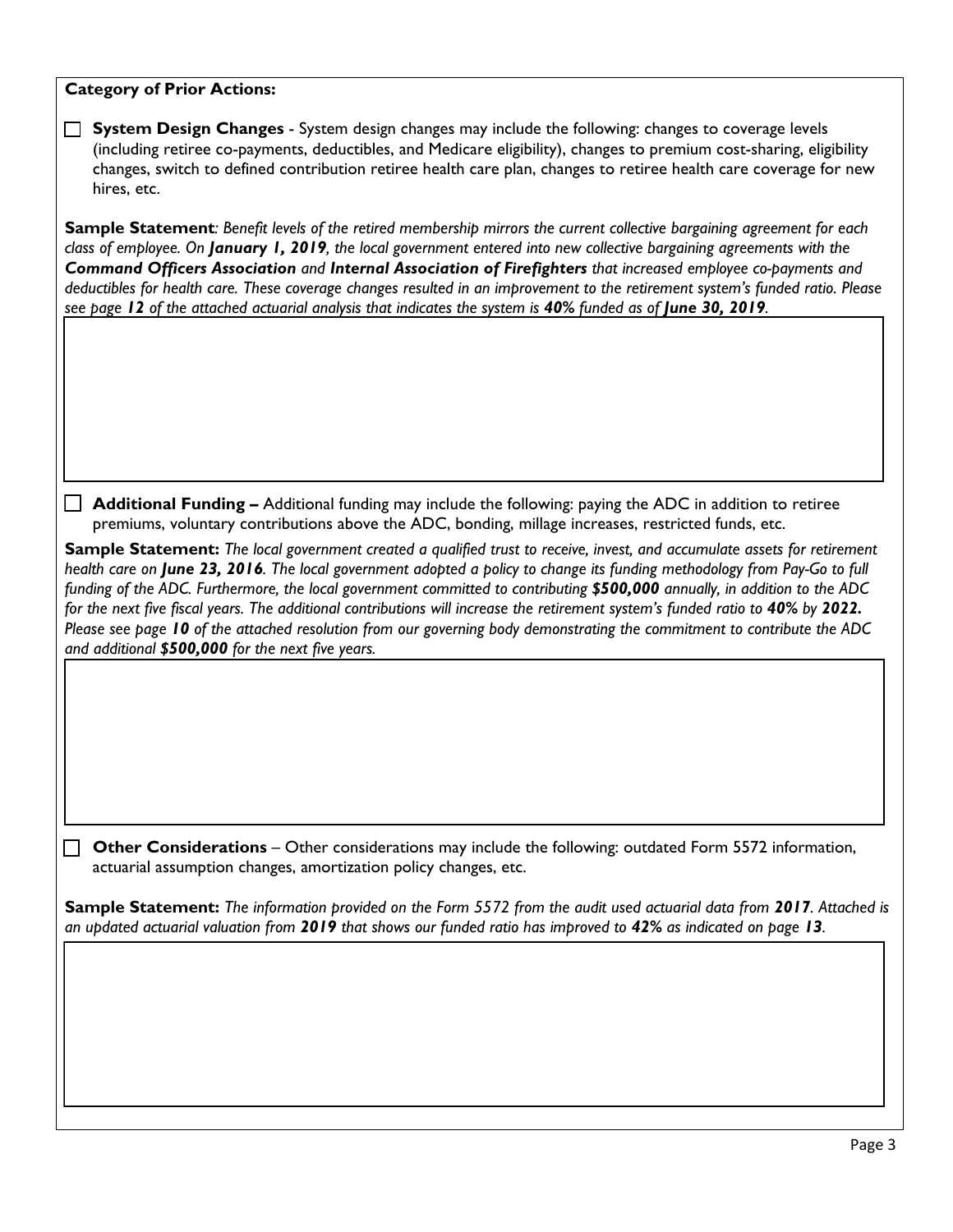### **4. DESCRIPTION OF PROSPECTIVE ACTIONS**

The corrective action plan allows you to submit a plan of prospective actions which are separated into three categories below: System Design Changes, Additional Funding, and Other Considerations. Please provide a brief description of the prospective actions implemented by the local government to address the retirement system's underfunded status within the appropriate category section. Within each category are sample statements that you may choose to use to indicate the changes to your system that will positively affect your funded status. For retirement systems that have multiple divisions, departments, or plans within the same retirement system, please indicate how these changes impact the retirement system as a whole.

Please indicate where in the attached supporting documentation these changes are described and the impact of those changes (i.e. what will the local government do to improve its underfunded status, and which attachment(s) supports your actions).

#### **Category of Prospective Actions:**

 **System Design Changes** - System design changes may include the following: changes to coverage levels (including retiree co-payments, deductibles, and Medicare eligibility), changes to premium cost-sharing, eligibility changes, switch to defined contribution retiree health care plan, changes to retiree health care coverage for new hires, etc.

**Sample Statement***: The local government will seek to align benefit levels for the retired membership with each class of active employees. Beginning with summer 2020 contract negotiations, the local government will seek revised collective bargaining agreements with the Command Officers Association and Internal Association of Firefighters to increase employee co-payments and deductibles for health care. These coverage changes would result in an improvement to the retirement system's funded ratio. Please see page 12 of the attached actuarial analysis that indicates the system would be 40% funded by fiscal year 2030 if these changes were adopted and implemented by fiscal year* **2021**.

 **Additional Funding –** Additional funding may include the following: meeting the ADC in addition to retiree premiums, voluntary contributions above the ADC, bonding, millage increases, restricted funds, etc.

**Sample Statement:** *The local government will create a qualified trust to receive, invest, and accumulate assets for retirement health care by December 31, 2020. The local government will adopt a policy to change its funding methodology from Pay-Go to full funding of the ADC by December 31, 2020. Additionally, beginning in fiscal year 2021, the local government will contribute \$500,000 annually in addition to the ADC for the next five fiscal years. The additional contributions will increase the retirement system's funded ratio to 40% by 2023. Please see page 10 of the attached resolution from our governing body demonstrating the commitment to contribute the ADC and additional \$500,000 for the next five years.* 

 **Other Considerations** – Other considerations may include the following: outdated Form 5572 information, actuarial assumption changes, amortization policy changes, etc.

**Sample Statement:** *Beginning in fiscal year 2020, the local government will begin amortizing the unfunded portion of the health care liability using a level-dollar amortization method over a closed period of 10 years. This will allow the health system to reach a funded status of 42% by 2023 as shown in the attached actuarial analysis on page 13.*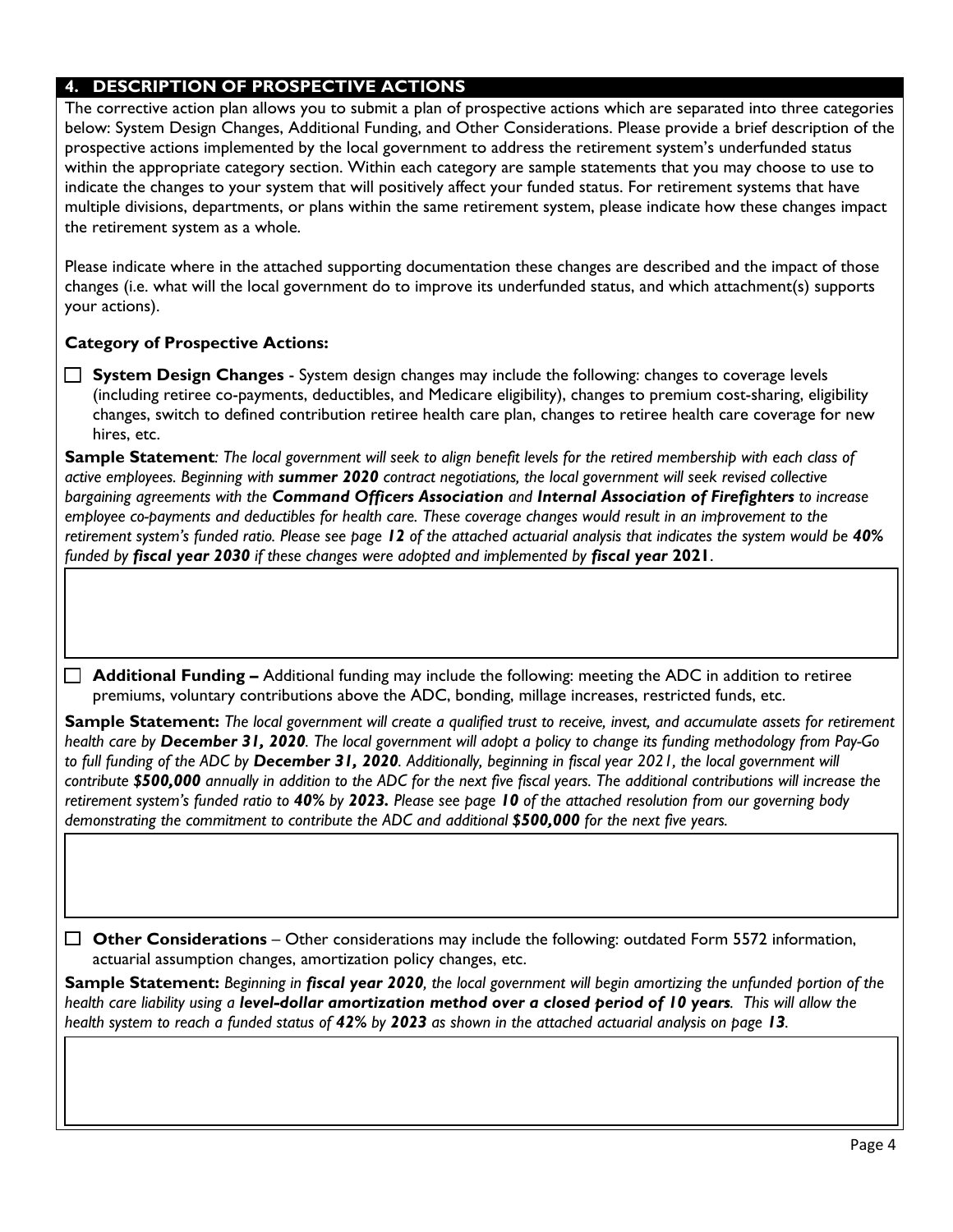## **5. CONFIRMATION OF FUNDING**

#### **Please check the applicable answer:**

Do the corrective actions listed in this plan allow for your local government to make, at a minimum, the retiree premium payment, as well as the normal cost payments for all new hires (if applicable), for the retirement health benefit system according to your long-term budget forecast?

|  | ×<br>۰.<br>٠<br>× |
|--|-------------------|
|--|-------------------|

**No, Explain:**

## **6. DOCUMENTATION ATTACHED TO THIS CORRECTIVE ACTION PLAN**

Documentation should be attached as a PDF to this corrective action plan. The documentation should detail the corrective action plan that would be implemented to adequately address the local government's underfunded status. Please check all documents that are included as part of this plan and attach in successive order as provided below:

**Naming Convention:** When attaching documents. please use the naming convention shown below. If there is more than one document in a specific category that needs to be submitted, include a, b, or c for each document. For example, if you are submitting two supplemental valuations, you would name the first document "Attachment 2a" and the second document "Attachment 2b".

| <b>Naming Convention:</b> | <b>Type of Document:</b>                                                                                                                                                                                                                                                                                                                                                                                                                          |  |
|---------------------------|---------------------------------------------------------------------------------------------------------------------------------------------------------------------------------------------------------------------------------------------------------------------------------------------------------------------------------------------------------------------------------------------------------------------------------------------------|--|
| Attachment - I            | This corrective action plan (required);                                                                                                                                                                                                                                                                                                                                                                                                           |  |
| Attachment - la           | Documentation from the governing body approving this<br>corrective action plan (required);                                                                                                                                                                                                                                                                                                                                                        |  |
| Attachment - 2a           | An actuarial projection, an actuarial valuation, or an<br>internally developed analysis (in accordance with GASB<br>and/or actuarial standards of practice), which illustrates<br>how and when the local government will reach the 40%<br>funded ratio. Or, if the local government is a city,<br>village, township, or county, how and when the ADC<br>will be less than 12% of governmental fund revenues, as<br>defined by the Act (required); |  |
| Attachment - 3a           | Documentation of additional payments in past years that are<br>not reflected in your audited financial statements (e.g. enacted<br>budget, system provided information);                                                                                                                                                                                                                                                                          |  |
| Attachment - 4a           | Documentation of commitment to additional payments in future<br>years (e.g. resolution, ordinance);                                                                                                                                                                                                                                                                                                                                               |  |
| Attachment - 5a           | A separate corrective action plan that the local government has<br>approved to address its underfunded status, which includes<br>documentation of prior actions, prospective actions, and the<br>positive impact on the system's funded ratio;                                                                                                                                                                                                    |  |
| Attachment - 6a           | Other documentation, not categorized above.                                                                                                                                                                                                                                                                                                                                                                                                       |  |